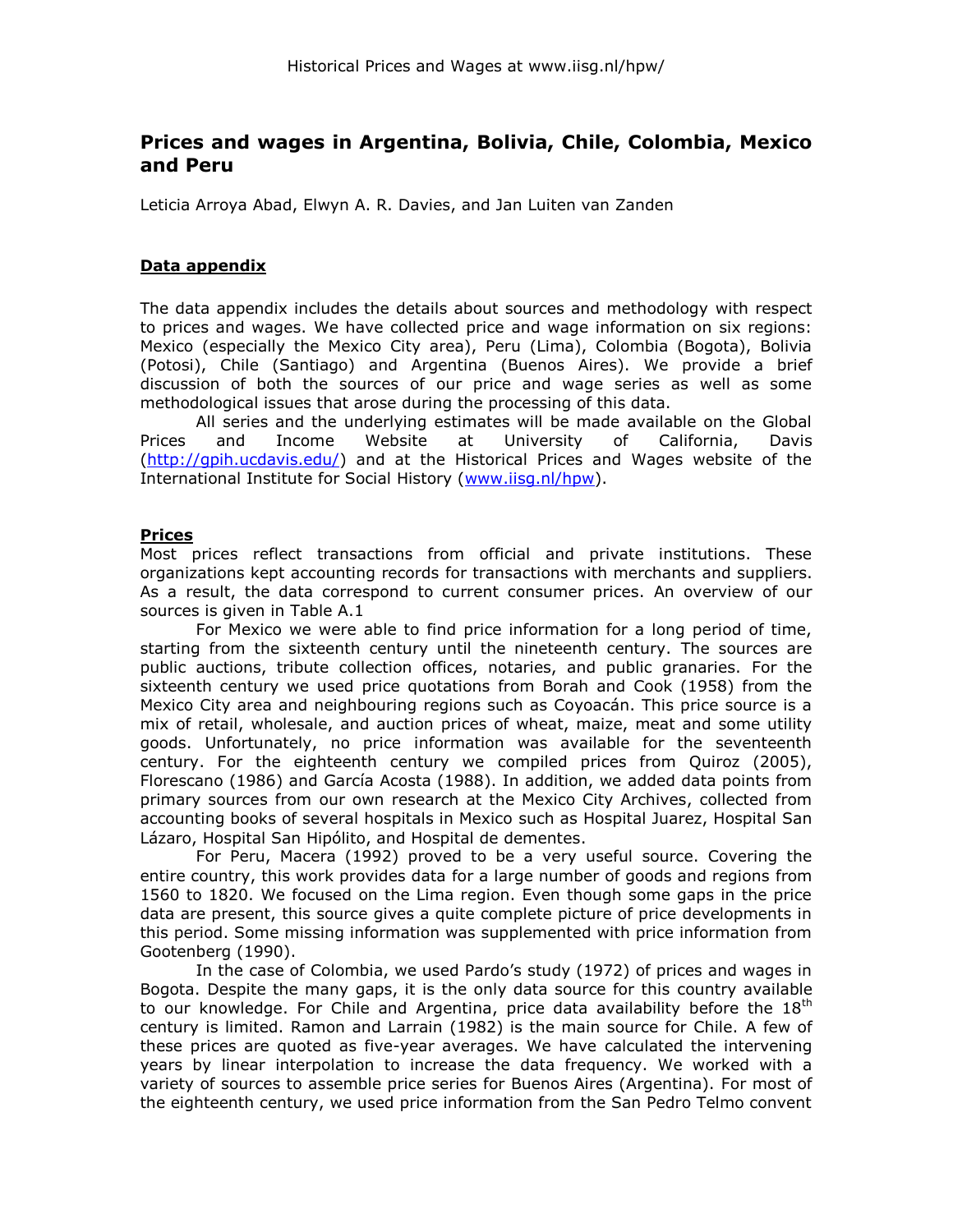accounting books, collected by Cuesta and Conti (2007). To fill the gaps in the late  $18<sup>th</sup>$  century, we worked with Johnson (1990). His sources are varied including hospitals, the royal army, and the local municipality. The extensive collection of prices compiled by Barba (1999) was used for the first half of the nineteenth century.

| <b>Table A.1 Price sources.</b>         |                             |                         |              |        |                |                  |                                            |  |  |  |
|-----------------------------------------|-----------------------------|-------------------------|--------------|--------|----------------|------------------|--------------------------------------------|--|--|--|
| Source                                  | Time<br>period              | Wheat                   | Maize        | Beans  | Beef /<br>Meat | Utility<br>goods | Region                                     |  |  |  |
| Argentina                               |                             |                         |              |        |                |                  |                                            |  |  |  |
| Cuesta<br>and<br>Conti (2007)           | 1700-1800                   | X                       |              |        | X              |                  | <b>Buenos Aires</b>                        |  |  |  |
| Johnson<br>(1990)                       | 1775-1811                   | X                       |              |        | X              |                  | <b>Buenos Aires</b>                        |  |  |  |
| Barba (1999)                            | 1810-1860                   | a)                      | X            |        | X              | Χ                | <b>Buenos Aires</b>                        |  |  |  |
| <b>Bolivia</b>                          |                             |                         |              |        |                |                  |                                            |  |  |  |
| Tandeter<br>and<br>Wachtel<br>(1990)    | 1676-<br>1681,<br>1720-1812 | X                       | X            |        |                | X                | Potosí                                     |  |  |  |
| <b>Chile</b>                            |                             |                         |              |        |                |                  |                                            |  |  |  |
| Ramon<br>De<br>Larraín<br>and<br>(1982) | 1659-1808                   | X                       |              | X      | X              | X                | Santiago<br>de<br>Chile                    |  |  |  |
| Colombia                                |                             |                         |              |        |                |                  |                                            |  |  |  |
| Pardo (1972)                            | 1635-1809                   | $\mathsf{X}$<br>(flour) | $\mathsf{x}$ |        | X              | $\mathsf{X}$     | Bogotá                                     |  |  |  |
| <b>Mexico</b>                           |                             |                         |              |        |                |                  |                                            |  |  |  |
| Borah<br>and<br>Cook (1958)             | 1531-1570                   | X                       | X            |        | X              | X                | México City and<br>neighbouring<br>regions |  |  |  |
| Quiroz (2005)<br>Florescano<br>(1986)   | 1701-1811<br>1708-1810      |                         | X            |        | X              |                  | México City<br>México City                 |  |  |  |
| García Acosta<br>(1988)                 | 1655-1798                   | X                       | X            | X      |                |                  | El Bajio oriental                          |  |  |  |
| Garner (1985)                           | 1525-1819                   |                         | X            |        |                |                  | Mexico city and<br>other places            |  |  |  |
| Peru                                    |                             |                         |              |        |                |                  |                                            |  |  |  |
| Macera (1992)<br>Gootenberg<br>(1990)   | 1560-1820<br>1800-1873      | X                       | X<br>X       | X<br>X | X<br>X         | X<br>X           | Lima<br>Lima                               |  |  |  |

a) flour instead of wheat

#### **Wage sources**

The salaries series assembled here imply the assumption of contact with Europeans. The fluidity of the labour market was conditional on a variety of royal restrictions as discussed on the main text. In general, the sources are similar to the price data. Wage information is generally more sparsely available than price information. As can be observed elsewhere, nominal wages were often rather sticky remaining invariant during relatively long periods of time. We used this fact also to interpolate between observations of nominal wages when there were gaps in the available series.

For the earlier periods, we compiled the wage stipulated by the government for forced labour. For Mexico, we used the *repartimiento* compensation (ca 1530- 1630), in particular, the wages set for unskilled labour in the cities (Gibson 1964: 249-251) in combination with the wages actually paid out from other sources (cf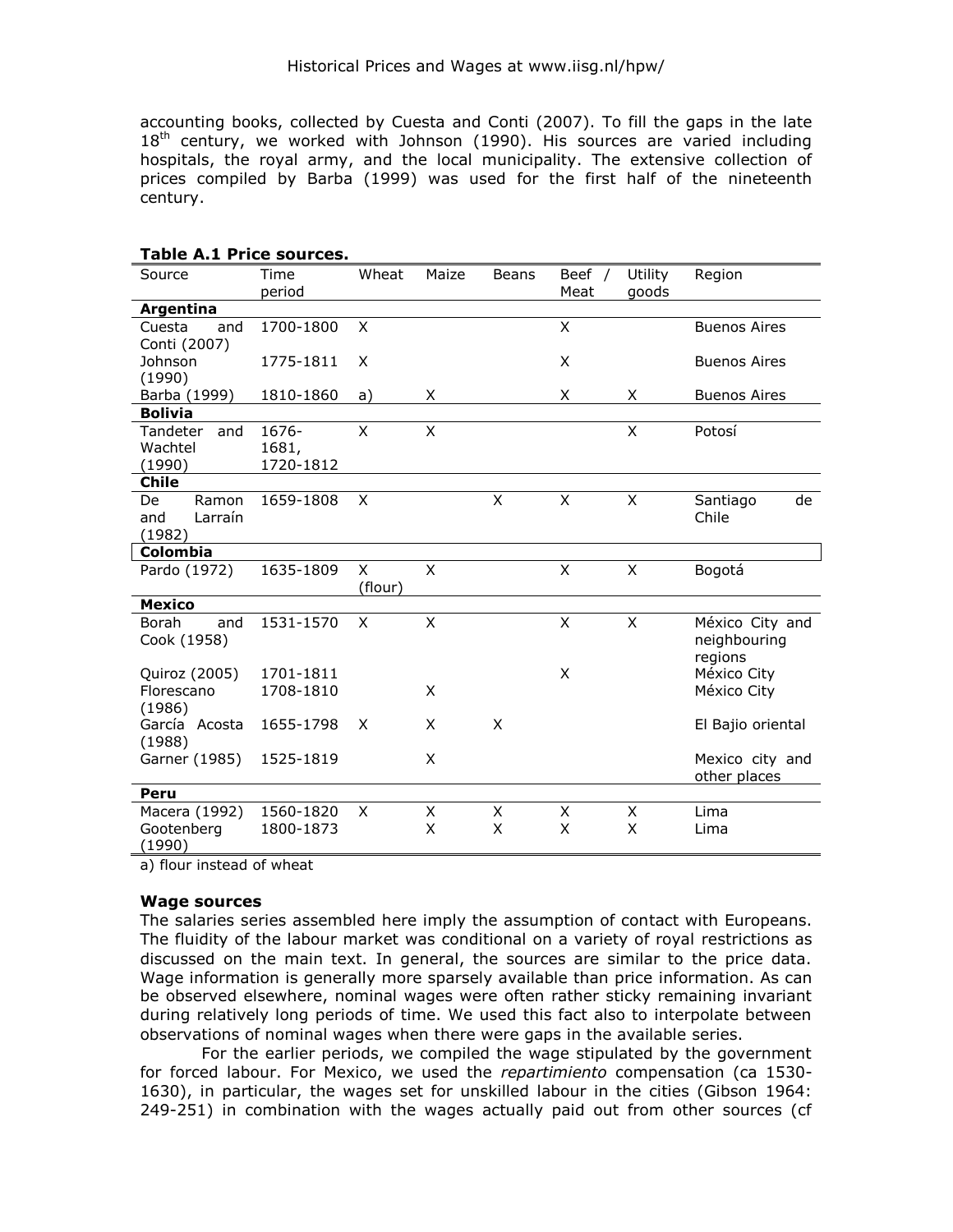Borah and Cook 1958 and Tandeter and Wachtel 1990). For the late colonial period, we included data from primary sources from the Mexico City Archives from the "empleados en general" section. For Potosi (Upper Peru), we resorted to the wage set for *mita* work before the late 17th century, but for a few years also have information about the wages paid to free labourers (Bakewell 1984).

As in comparable studies on prices and real wages in Europe and Asia, we only consider payments to workers in low-skill occupations. Two groups of labourers are included: *unskilled construction labourers* (the "standard" also used in other studies) in Mexico, Peru (1680-1820) and Argentina, and *miners* in Bolivia (Potosi), Peru (1597-1603) and Chile. Despite the unskilled nature of these types of jobs, the remuneration varied due to working conditions. Because work was much harder in the mines, life expectancy was reduced and skill levels were probably higher, miners probably earned a higher wage than unskilled construction workers. We do not know how large this wage gap may have been. It should, however, not be overestimated, as the *mita* system used in Potosi and Peru recruited a share of the Indian rural population without much training. Hatcher (1993: 399-402) has documented that wages of English miners in the early modern period were about 50% higher than those of unskilled construction workers in the same region. In Mexico the difference may have been higher: the few observations available in the literature wages in Zacatecas (in northern Mexico) suggest that in 1550 and 1600 nominal wages of miners were between 3 to 4 times the level of that of unskilled labourers in Mexico City (Bakewell 1971). In the  $18<sup>th</sup>$  century this gap had fallen by one-third however: miners earned on average 4 reales per day, construction workers in Mexico city 3 reales per day, and hacienda peons 1,5 tot 2 reales (Brading 1971: 147). These figures do not include the share in the ore that the workers received as well, implying that the total wage gap was probably as large as in the  $16<sup>th</sup>$  century (Brading 1971: 148).

Given the variety within unskilled occupations, it raises the question what kind of labour payment we are measuring here. The wage set by the state was probably the wage actually received by the (coerced) labourers involved in the various systems, but the marginal value of their work may have been higher. In Potosi, for example, *mita* workers were traded at substantial prices, indicating that such a "surplus value" existed. We showed that wages of free labourers were often much higher than those of *mita* workers (Bakewell 1984). In both cases – Mexico between 1530 and 1630 and Potosi during in particular the  $17<sup>th</sup>$  century – our wage data tend therefore to underestimate the marginal product of labour, but may have been a correct measure of the money received by the majority of workers. We will return to this issue when discussing trends in real wages.

| Source                   | Time period | Occupation               | Region              |  |  |
|--------------------------|-------------|--------------------------|---------------------|--|--|
| Argentina                |             |                          |                     |  |  |
| Johnson (1990)           | 1775-1810   | Construction workers     | <b>Buenos Aires</b> |  |  |
| Barba (1999)             | 1810-1860   | officials,<br>Government | <b>Buenos Aires</b> |  |  |
|                          |             | bricklayers              |                     |  |  |
| <b>Bolivia</b>           |             |                          |                     |  |  |
| Bakewell (1984)          | 1574-1716   | Unskilled miners         | Potosi              |  |  |
| Tandeter<br>Wachtel<br>& | 1716-1813   | Unskilled miners         | Potosí              |  |  |
| (1990)                   |             |                          |                     |  |  |
| <b>Chile</b>             |             |                          |                     |  |  |
| Carmagnani (1963)        | 1690-1799   | cutting<br>Ore<br>and    | El Norte Chico      |  |  |
|                          |             | transportation           |                     |  |  |
| <b>Colombia</b>          |             |                          |                     |  |  |

| Table A.2 Sources of wage data |  |
|--------------------------------|--|
|--------------------------------|--|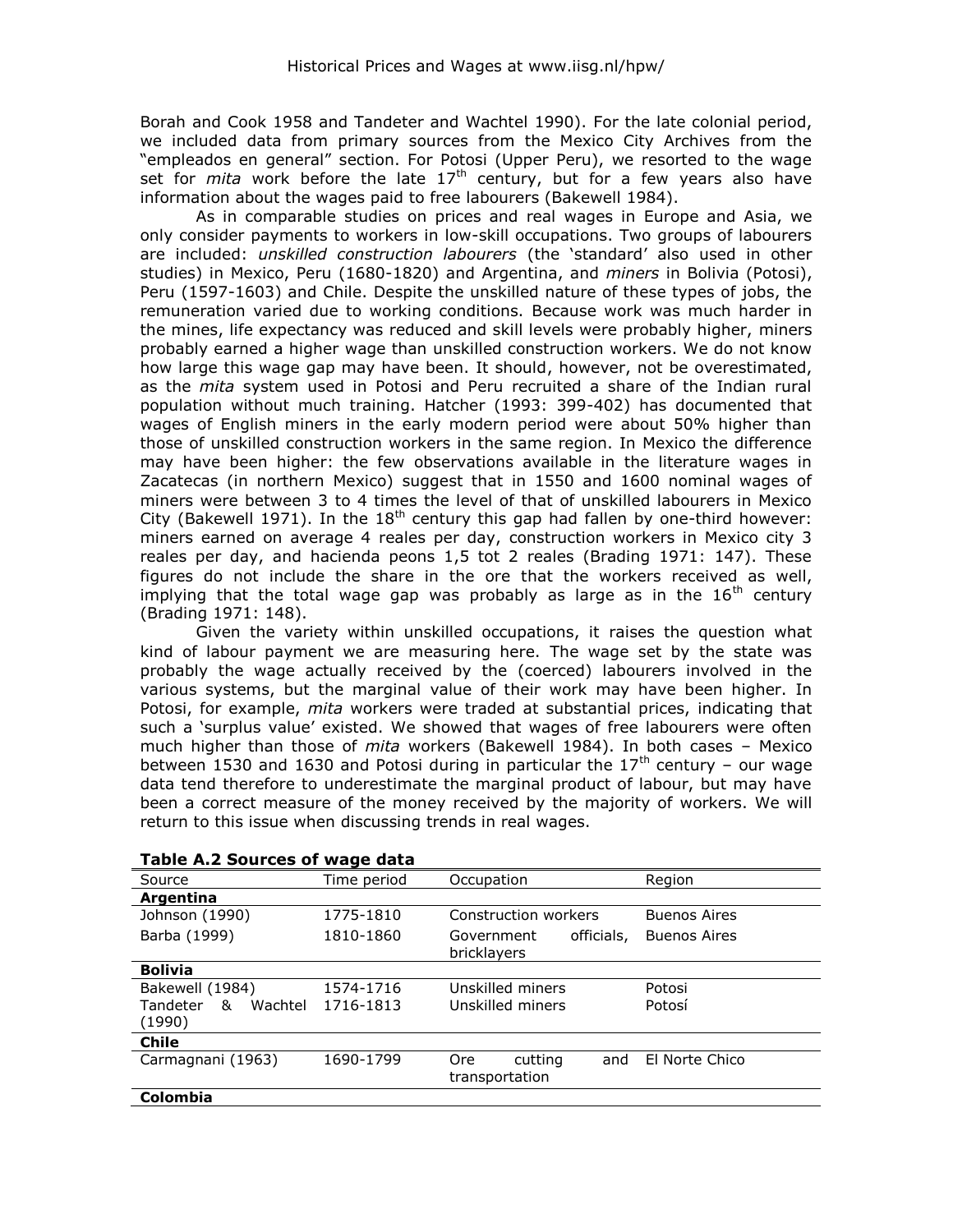| Pardo (1972)          |                          | Unskilled labourers                                              | Bogotá                                                   |  |  |  |
|-----------------------|--------------------------|------------------------------------------------------------------|----------------------------------------------------------|--|--|--|
| <b>Mexico</b>         |                          |                                                                  |                                                          |  |  |  |
| Borah and Cook (1958) | 1531-1570                | Construction workers                                             | México<br>city<br>and<br>neighbouring Coyoacán<br>region |  |  |  |
| Gibson (1964)         | 1530-1800                | Construction workers                                             | Mexico city                                              |  |  |  |
| Garner (1990)         | 18 <sup>th</sup> century | Unskilled<br>construction<br>(probably)<br>labourers<br>Indians) | Mexico city                                              |  |  |  |
| Quiroz (2005)         | 1719-1767                | Construction workers                                             | México City                                              |  |  |  |
| Peru                  |                          |                                                                  |                                                          |  |  |  |
| Stern (1982)          | 1597-1603                | Mita worker                                                      | Huamanga                                                 |  |  |  |
| Macera (1992)         | 1625-1760                | Porters                                                          | Lima                                                     |  |  |  |

#### **Data processing**

-

To calculate the cost of the basket of goods, it was necessary to convert the historical units of the quoted prices into metric equivalents. Often these units varied between regions and over time. Early in the colonial experience, Spain mandated the use of royal uniform weights and measures. Just as in the motherland, these efforts fell short of achieving standardization. At the verge of independence, merchants still complained about the diversity of units used (Carrera Stampa 1949). It is safe to conclude that there was no widespread metrological system in Hispanic Latin America until the adoption of the metric system well into the 19th century. Fortunately, other sources have supplied metric conversions allowing us to compare the colonial data across regions.

For example, the dry measure *fanega* was, according to Borah and Cook (1958), 54.52 litres in  $16<sup>th</sup>$  century Mexico; however, Barba (1999) finds it to be  $137.19$  litres in  $19<sup>th</sup>$  century Argentina. If no conversion for a unit in a specific region was found, we assumed that the size of this unit was equivalent to the one in a proximate region. If no specific conversion of units was given in the price source, the conversion sheets provided by the Global Price and History Group used instead.<sup>1</sup>

| .                                     |                      |                |                         |                |               |    |           |    |         |    |
|---------------------------------------|----------------------|----------------|-------------------------|----------------|---------------|----|-----------|----|---------|----|
|                                       | Mexico               |                | Peru<br>Colombia        | &              | Chile         |    | Argentina |    | Bolivia |    |
| vara<br>fanega (dry)                  | 0.84<br>54.52        | m              | 0.84<br>54.52           | m              | 0.84<br>54.52 | m  | 137.19    |    | 0.84    | m  |
| arroba (liquid)<br>arroba<br>(weight) | 16.13<br>11.502      | kq             | 11.502                  | kq             | 11.502        | kq | 11.485    | kq |         |    |
| pound / libra<br>carga <sup>2</sup>   | 0.45354<br>23<br>138 | kq<br>kg<br>kg | 0.45354<br>45.44<br>138 | kg<br>kg<br>kg | 0.45354       | kq | 0.45354   | kq | 45.44   | kg |
| quintal (dry)                         |                      |                | 45.94                   | kg             | 45.94         | kg |           |    | 45.94   | kg |

|         | Table A.3 Metric conversions of the most commonly quoted units in our |  |  |  |  |
|---------|-----------------------------------------------------------------------|--|--|--|--|
| sample. |                                                                       |  |  |  |  |

From a monetary perspective, although the monetary unit used throughout the period was the peso of eight reales, debasements did occur throughout the

<sup>&</sup>lt;sup>1</sup> See "Latin American colonial metrology", http://gpih.ucdavis.edu/Converting.htm, accessed on 24 October 2010.

<sup>2</sup> Several conversions of the *carga* were used. According to Borah and Cook (1958) a *carga* equaled two *arrobas* in sixteenth century Mexico. Other sources, relating to later centuries, indicate that a *carga*, when used for goods such as sand or wood, equalled to 12 *arrobas*, which corresponds to 138 kg.